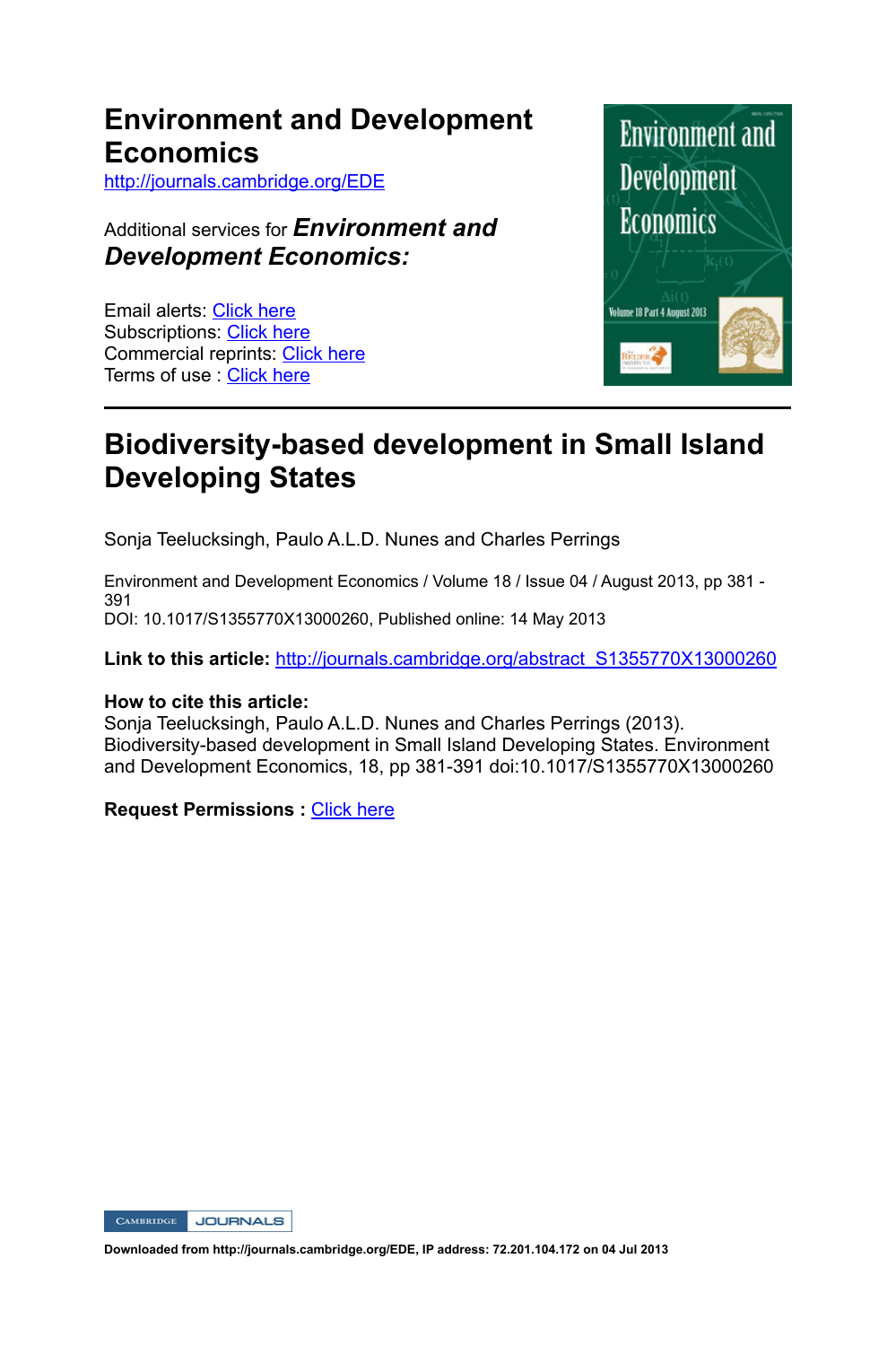# **Biodiversity-based development in Small Island Developing States**

## SONJA TEELUCKSINGH

*Sir Arthur Lewis Institute of Social and Economic Studies (SALISES), University of the West Indies, Trinidad & Tobago. [Email: sonja.teelucksingh@sta.uwi.edu](mailto:sonja.teelucksingh@sta.uwi.edu)*

## PAULO A.L.D. NUNES

*Marine Economics Research Programme, The Mediterranean Science Commission (CIESM), Monaco. [Email: pnunes@ciesm.org](mailto:pnunes@ciesm.org)*

## CHARLES PERRINGS

*School of Life Sciences, Arizona State University, P.O. Box 874501, Tempe, AZ 85287, USA. [Email: charles.perrings@asu.edu](mailto:charles.perrings@asu.edu)*

*Submitted 11 April 2013; accepted 13 April 2013; first published online 14 May 2013*

ABSTRACT. Small Island Developing States (SIDS) are quite diverse in terms of various development metrics, but are uniformly vulnerable both to macroeconomic shocks and to changes in the biodiversity that supports fisheries and tourism. This special section assembles a set of papers that analyze international demand for the natural resources associated with the two sectors, and the factors that lie behind changes in their supply. Since each stresses the resource base, albeit in different ways, we argue that limits on tourist pressure will be as important as limits on allowable fish catches in the future. We identify the challenge for SIDS as the need to implement an integrated, sustainable resource management strategy that allows biological resources to be allocated to their highest valued uses, while respecting the interests of those with prior rights to those resources.

## **1. Characteristics of Small Island Developing States**

The Small Island Developing States (SIDS) are a group of countries<sup>[1](#page-1-0)</sup> that share a number of characteristics beyond the fact that they are islands with

<span id="page-1-0"></span><sup>1</sup> American Samoa, Anguilla, Antigua and Barbuda, Aruba, Bahamas, Barbados, Belize, British Virgin Islands, Cape Verde, Commonwealth of Northern Marianas, Comoros, Cook Islands, Cuba, Dominica, Dominican Republic, Federated States of Micronesia, Fiji, French Polynesia, Grenada, Guam, Guinea-Bissau, Guyana, Haiti, Jamaica, Kiribati, Maldives, Marshall Islands, Mauritius, Montserrat, Nauru, Netherlands Antilles, New Caledonia, Niue, Palau, Papua New Guinea, Puerto Rico, Samoa, São Tomé and Principe, Seychelles, Singapore, Solomon Islands , St. Kitts and Nevis, St. Lucia, St. Vincent and the Grenadines,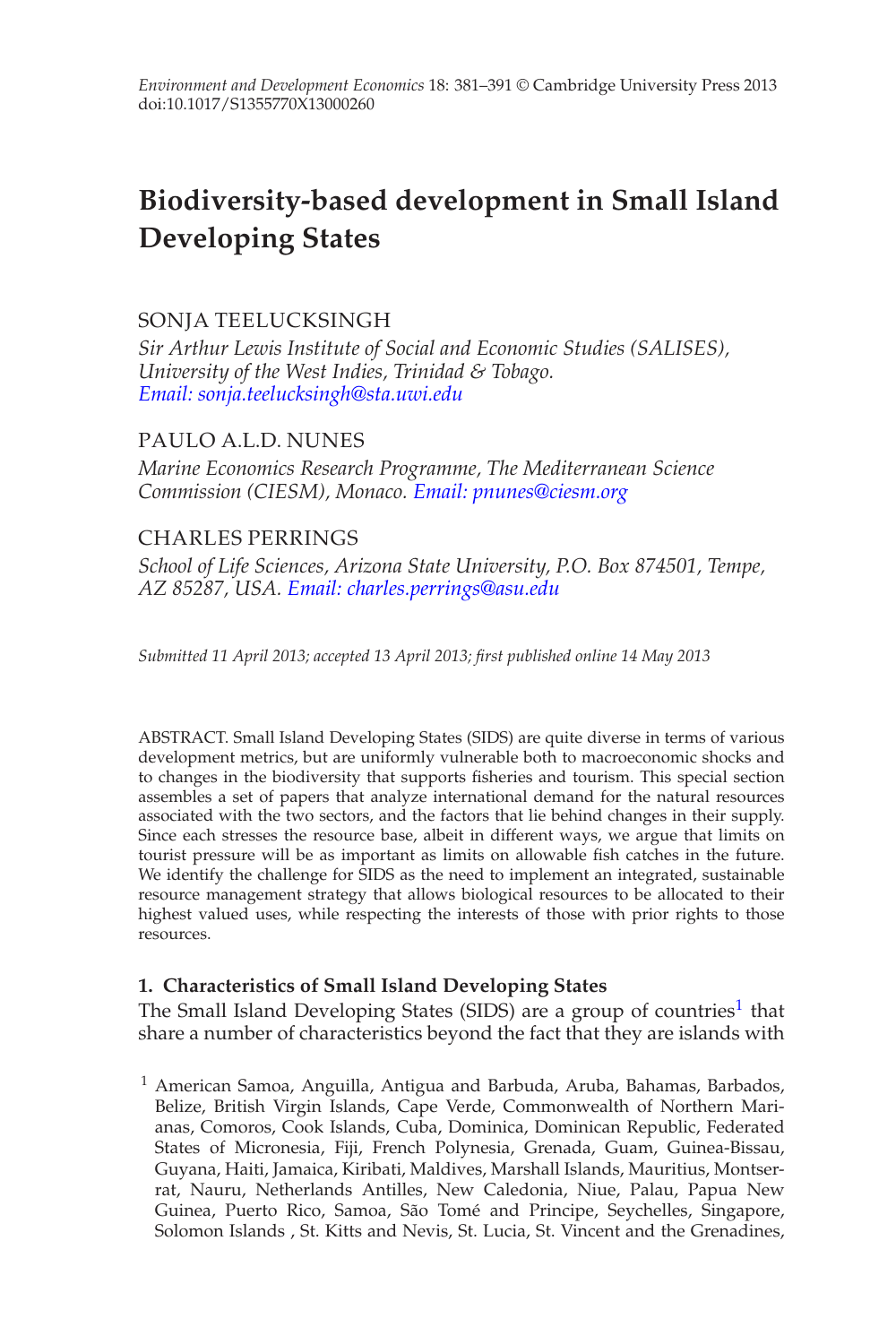a limited land mass. While quite diverse in terms of development metrics such as per capita gross domestic product or the human development index, they are uniformly vulnerable both to macroeconomic shocks and to the effects of environmental change. Economically, SIDS are extremely open. They are dependent upon a handful of productive export sectors, and have a high marginal propensity to import. Environmentally, they have been shown to be increasingly vulnerable to extreme events. Over the last four decades, for example, SIDS have been more and more severely affected by natural disasters, whether measured in terms of the number of people affected or real damage costs. Six SIDS – Samoa, Saint Lucia, Grenada, Vanuatu, Tonga and Maldives – head the list of countries ranked by the size of damage costs relative to net capital formation [\(UN Department of Economic and Social Affairs](#page-11-0), [2010](#page-11-0)). A number of SIDS are especially vulnerable to the effects of climate change. Those with a significant share of their population in coastal areas less than 10 m above sea level, for example, are directly threatened by sea-level rise and storm surges. Indeed, under a number of climate change scenarios, several states (e.g., Kiribati, Maldives, Marshall Islands and Tuvalu) are likely to become uninhabitable [\(IPCC](#page-10-0), [2007](#page-10-0)).

SIDS are also vulnerable to changes in the resources that support the main economic activities – tourism and fisheries [\(Dhoray and Teelucksingh,](#page-9-0) [2007](#page-9-0); [Ghermandi](#page-10-1) *et al.*, [2011\)](#page-10-1). These industries depend upon the exploitation of coastal and marine resources, both within territorial waters and in the Exclusive Economic Zones (EEZs). On average, international tourism receipts account for more than 50 per cent of the total value of exports in SIDS, and almost 75 per cent in the case of the Maldives [\(World Bank,](#page-11-1) [2013\)](#page-11-1). Because most island tourism is based on coastal resources, it is highly vulnerable to the effects of climate change. The IPCC conjectures that coral reefs will be adversely affected by changes in surface temperature, sea levels, turbidity, nutrient loading and the effects of higher carbon dioxide concentrations on ocean chemistry. At the same time, sea-level rise and increased sea water temperatures are expected to accelerate beach erosion [\(IPCC](#page-10-0), [2007](#page-10-0)). Coastal resources are also threatened by land use, marine pollution, over-exploitation and destructive fishing, and by shore-derived sediment and nutrients [\(Hughes](#page-10-2) *et al.*, [2003\)](#page-10-2). The volume and pattern of tourism itself is also a direct threat, long implicated in the deterioration of the very ecosystems upon which tourism depends [\(Hawkins and Roberts](#page-10-3), [1994](#page-10-3)).

Fisheries in SIDS have similar importance for the economy, are similarly vulnerable to the effects of environmental change, and are similarly affected by the level and pattern of fishing activity. Fisheries, in particular artisanal fisheries, are important sources of employment, income and livelihoods, and export earnings in many SIDS [\(Dhoray and Teelucksingh](#page-9-0), [2007](#page-9-0)). In fact, in a number of Pacific island states fisheries make a greater contribution to these things than tourism. Like tourism, fisheries

Suriname, East-Timor, Tonga, Trinidad and Tobago, Tuvalu, US Virgin Islands, Vanuatu.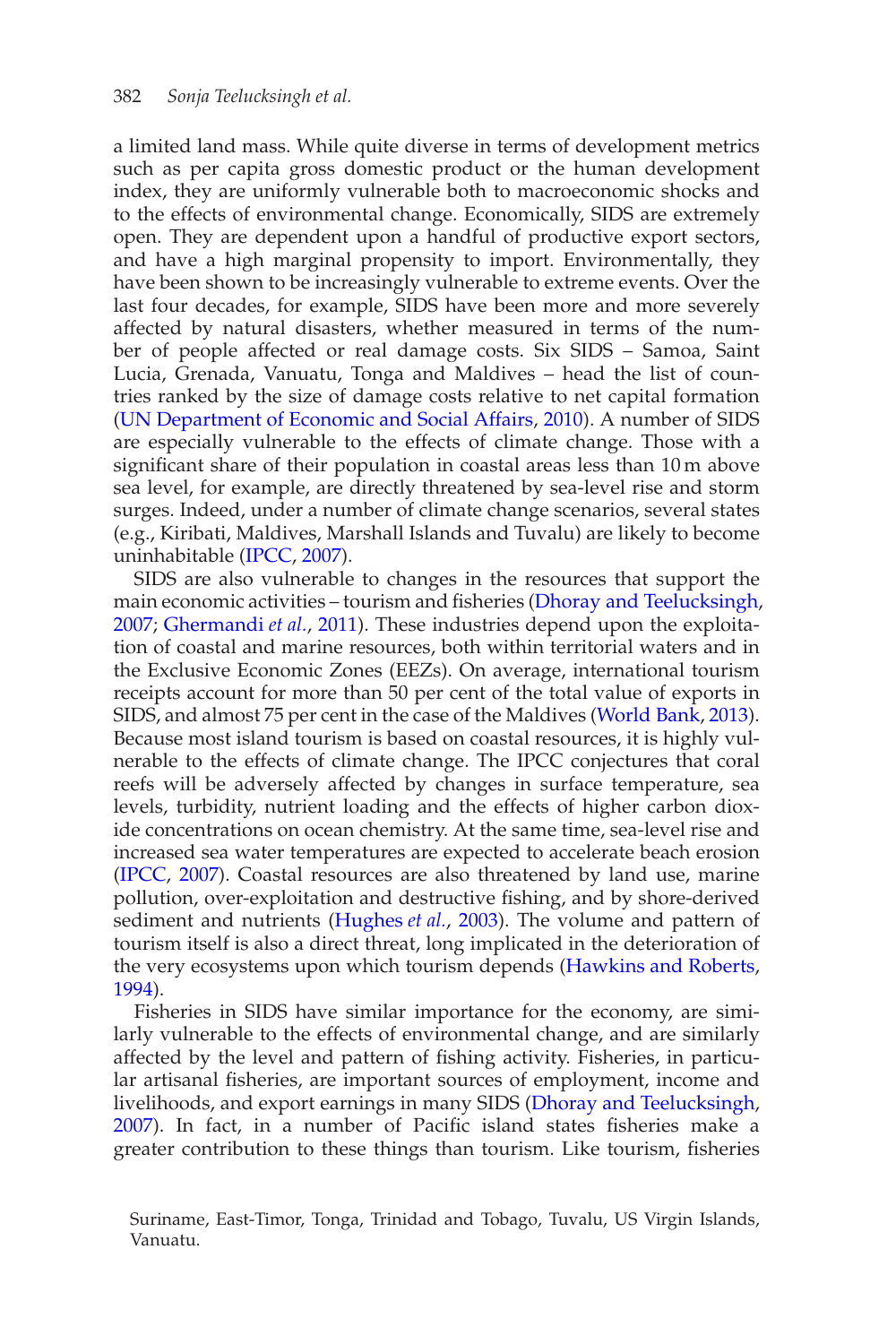are similarly impacted by changes in climatic conditions, and are similarly susceptible to the effects of excess pressure on the resource. Illegal, unreported and unregulated fishing, harmful fishing methods and overfishing are reported to be severely depleting fish stocks in many SIDS [\(UN Department of Economic and Social Affairs](#page-11-0), [2010](#page-11-0)). While much of the debate about the state of global fisheries in recent years has hinged on the effectiveness of management regimes inside and outside the EEZs [\(Worm](#page-11-2) *et al.*, [2007](#page-11-2); [Worm](#page-11-3) *et al.*, [2009;](#page-11-3) [Costello](#page-9-1) *et al.*, [2008\)](#page-9-1), many SIDS have chronic difficulty in regulating fisheries of all kinds. Artisanal fisheries have a critical role in supplying animal protein in many SIDS, but they have also been shown to have negative impacts on both fishery and tourism resources. A study of six Caribbean islands in which artisanal fishing pressure on reef fisheries varied significantly, for example, showed that artisanal fishing pressure systematically reduced biomass, decreased larger bodied fish within families, compromised coral cover and complexity, and increased algal cover [\(Hawkins and Roberts](#page-10-4), [2004](#page-10-4)).

It follows that SIDS economies are structurally dependent on the biodiversity that supports both tourism and fisheries. This makes them susceptible to the impact these and other industries have on biodiversity. The isolation and size of SIDS mean that an unusually high proportion of the species found in them are endemic. Indeed, four groups of islands are among the biodiversity hotspots originally identified by [Myers](#page-10-5) *et al.* [\(2000\)](#page-10-5): the Caribbean Islands; Madagascar and the Indian Ocean Islands; Polynesia and Micronesia; and the East Melanesian Islands. Island species are vulnerable to the effects of species introductions both because they lack the competitors and predators that control introduced species in their home range, and because they often have vacant ecological niches due to their distance from colonizing populations [\(MacArthur and Wilson,](#page-10-6) [1967\)](#page-10-6).

In this special section we have assembled a set of papers that addresses the risks in the industries that dominate most SIDS economies: fisheries and tourism. The first two papers address the demand for the biodiversity that underpins island tourism [\(Mwebaze and Macleod,](#page-10-7) [2013;](#page-10-7) [Teelucksingh and Watson](#page-11-4), [2013\)](#page-11-4). The third considers the incentives that lead to overfishing in SIDS EEZs [\(Sumaila](#page-11-5) *et al.*, [2013\)](#page-11-5), and the last reports on three case studies of mechanisms currently in use to develop conservation incentives [\(Niesten](#page-10-8) *et al.*, [2013](#page-10-8)). In what follows we first set the arguments developed in these papers in context, identifying the features of each problem that are peculiar to SIDS. We then consider how the issues are related, and draw out the implications of the results reported in the papers for the integrated management of SIDS ecosystems as multi-use resources.

#### **2. The demand for biodiversity**

The demand for natural resources – biotic or abiotic – derives from the demand for the goods and services produced using those resources. Specifically, the marginal value of a natural resource in use is the value of the final good or service multiplied by the marginal impact of the resource on the production of that good or service. Where the resource in question is an ecosystem – a community of species – the marginal physical product of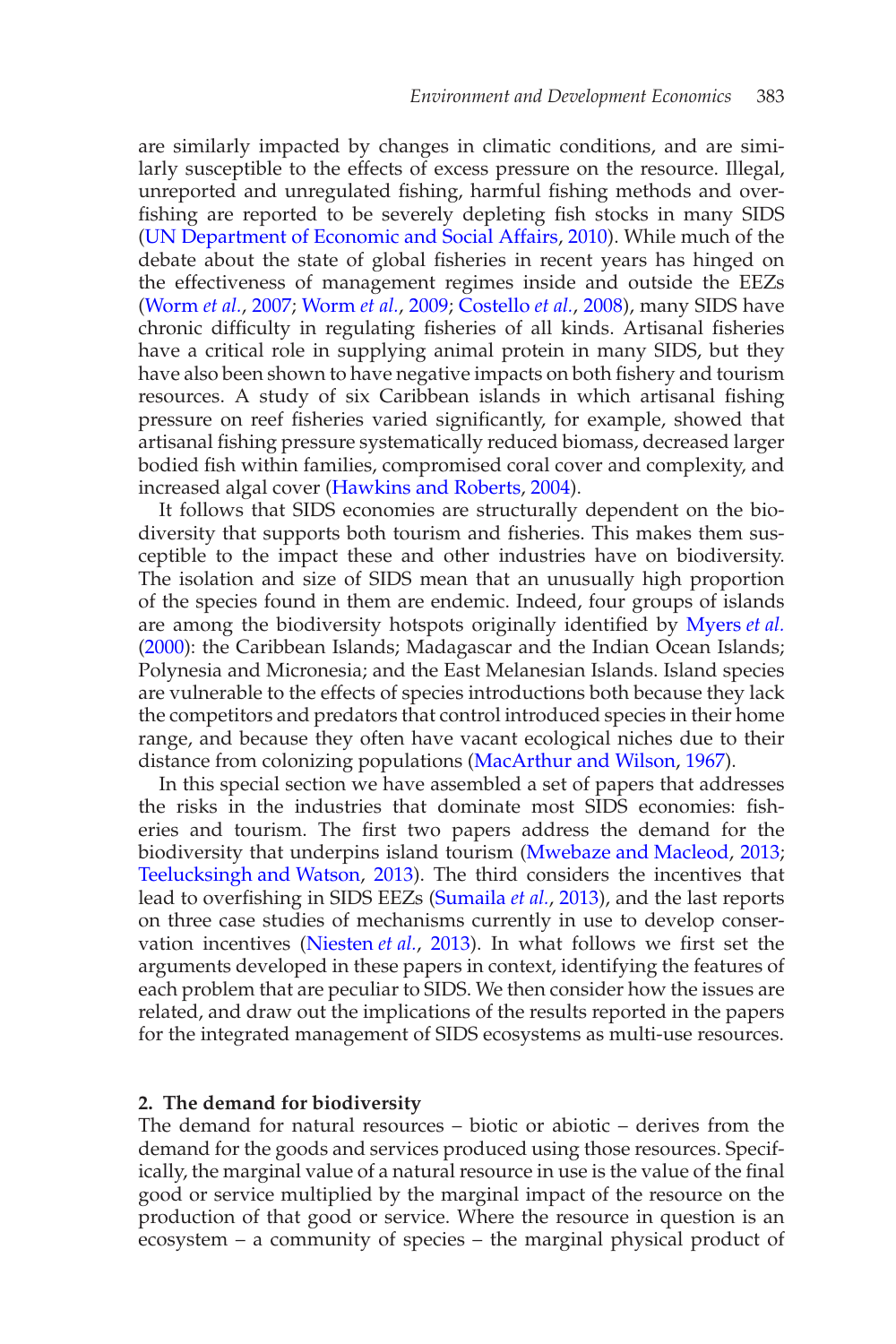the system along some axes may involve a number of interacting effects. A change in nutrient loading, for example, may affect the production of a valued good or service via interactions between species that are both positive (e.g., mutualistic and symbiotic) and negative (e.g., predator–prey or competitive). If an ecosystem is exploited as a fishery, say, an increase in nutrient loading is a benefit if the net effect of such interactions is an increase in the abundance of harvested species, and a cost if it is the reverse. On the other hand, if the ecosystem service is biodiversity-based tourism, then an increase in nutrient loading is a benefit only if its net effect is to enhance species richness. Where an ecosystem is exploited for different things, then the value of a marginal change in the system along some axes depends on the net effect of the changes it induces on all services yielded by the system, and the relative value of those services. It follows that the measure of ecosystem 'outputs' used will depend upon – and be specific to – the ecosystem service of interest.

The first paper in this special section [\(Teelucksingh and Watson](#page-11-4), [2013\)](#page-11-4), starts from the proposition that biodiversity change affects human wellbeing through the effect it has on the flow of ecosystem services, of which tourism may be the most important in SIDS. Following recent work on the effect of biodiversity on tourism demand in Ireland [\(Loureiro](#page-10-9) *et al.*, [2012](#page-10-9)), and worldwide [\(Ghermandi and Nunes](#page-10-10), [2013\)](#page-10-10), Teelucksingh and Watson estimate a demand function for tourism that includes a number of biodiversity-related country characteristics among the more traditionally used independent variables. Specifically, it includes measures of both marine and terrestrial protected areas, along with the number of 'key biodiversity sites' in the destination country. The measure of protected areas is the proportion of territorial waters or land area protected, and the measure of biodiversity sites is a simple count. The proportion of territorial waters or land area protected is an indicator of national commitment to conserve ecosystems rather than a measure of the biodiversity in those systems, but it is reasonable to assume that it is among the indicators that potential tourists would consider in distinguishing between alternative destinations.

Teelucksingh and Watson find all biodiversity-related variables to have a positive impact on tourist arrivals, and to be both individually and jointly significant. Their interpretation of the results reflects the choice of measures. They argue that their results show that policies aimed at biodiversity conservation positively impact tourism arrivals. They find, for instance, that a 1 per cent reduction in marine protected areas, terrestrial protected areas and key biodiversity sites will result in a decline in tourist arrivals of, respectively, 5.6, 2.5 and 8.6 per cent. It is worth keeping in mind, though, that a measure such as the proportion of territorial lands and waters under protection is not a measure of the quality of the protected areas, and the fact that tourist arrivals are increasing in the proportion of territorial lands and waters under protection points to another potential issue with tourism in SIDS. After some point, the congestion of tourist sites both reduces their appeal and, potentially, negatively impacts the ecology of the site.

That is the problem addressed by the second paper in the special section [\(Mwebaze and Macleod](#page-10-7), [2013\)](#page-10-7). The paper focuses on an island in the Indian Ocean that is especially dependent on both tourism and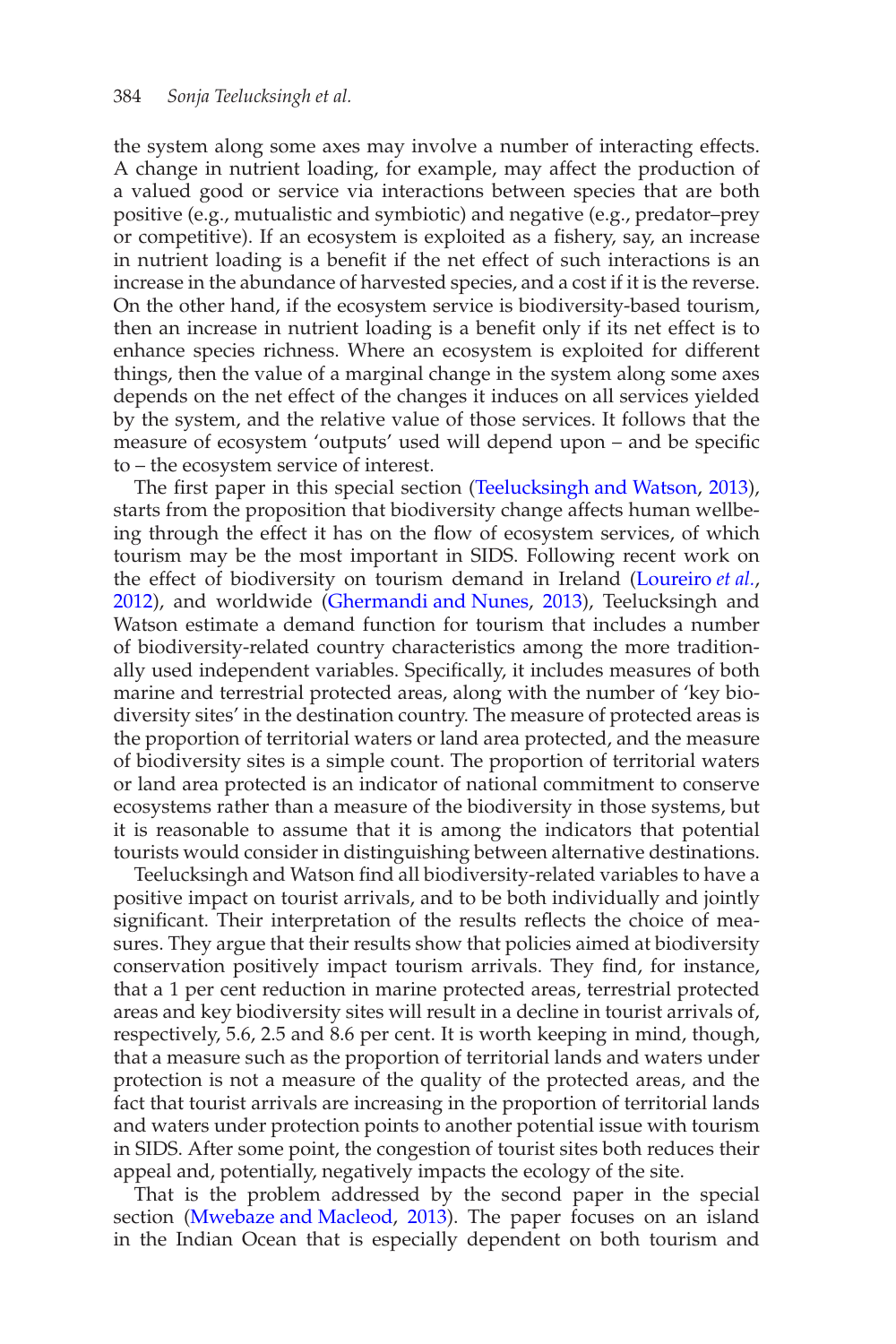fisheries: the Seychelles. Together, the two sectors directly account for 34 per cent of GDP, 37 per cent of employment and close to 100 per cent of exports. While conservation of the natural resource base has high priority – some 46 per cent of territorial land and waters are under protection – the quality of protected areas is under stress and has been declining in recent years. Using the travel cost method, Mwebaze and Macleod estimate tourist willingness to pay to access either single or multiple marine protected areas in their current condition. Since the quality of different sites was not recorded, they were unable to obtain estimates of willingness to pay for quality *per se*. However, using existing estimates of the cost of enhancing environmental quality in marine protected areas [\(Cesar](#page-9-2) *et al.*, [2004](#page-9-2)), Mwebaze and Macleod conclude that international willingness to pay is at least consistent with policies to enhance the quality of MPAs. They also conclude that the consumer surplus attaching to both single and multiple site visits is such that there is considerable scope for the government of the Seychelles to capture more of the value of marine protected areas to tourists. They note, for example, that the consumer surplus for multiple site visitors is more than 10 times the average park entrance fee. They also note that the price elasticity of demand for park access is extremely low.

The third paper considers the other significant industry in SIDS: fisheries [\(Sumaila](#page-11-5) *et al.*, [2013\)](#page-11-5). It addresses one of the drivers behind the depletion of fish stocks. The overexploitation of fisheries is one of the best studied and best understood problems in the economics of natural resources. The effects of open access to common pool resources on harvest rates has been understood since the 1950s [\(Gordon,](#page-10-11) [1954,](#page-10-11) [1967\)](#page-10-12), and the impact of subsidies on capitalization in the global fishing industry is a well-studied problem [\(Pauly](#page-10-13) *et al.*, [2002;](#page-10-13) [Sumaila](#page-11-6) *et al.*, [2010\)](#page-11-6). The specifics of the problem in SIDS have not, however, been previously addressed.

In this paper, Sumaila *et al*. use estimates of 'catch loss' from [Srinivasan](#page-10-14) *et al.* [\(2010](#page-10-14), [2012\)](#page-11-7). This is defined as the difference between current catch and the maximum sustainable yield of a fish stock, if the maximum sustainable yield has already been reached in historic catch data. By this measure, around 60 per cent of fish stocks in SIDS are currently overfished, the proportion varying between 72 per cent in Africa and 51 per cent in Latin America and the Caribbean. The associated catch losses relative to maximum sustainable yield are 48 per cent, on average, ranging from 59 per cent in Oceania to 25 per cent in Asia. They then regress catch losses in SIDS against a set of independent variables that include three different types of subsidies: on fishery management and research; on fishery capital equipment and infrastructure; and on buyback or decommissioning programs. They find that the extent of catch loss is positively correlated with total subsidies in the fishing industry, and in particular with subsidies on capital assets or infrastructure [\(Sumaila](#page-11-5) *et al.*, [2013](#page-11-5)).

There are two things that differentiate the problem in SIDS from the problem elsewhere. The first is its extent. If the data are correct, SIDS have more than double the proportion of overfished stocks compared to the rest of the world, and more than double the catch loss. Given the importance of fish protein in the diet of local communities, and the importance of the fishing industry for output, employment and exports, catch losses on this order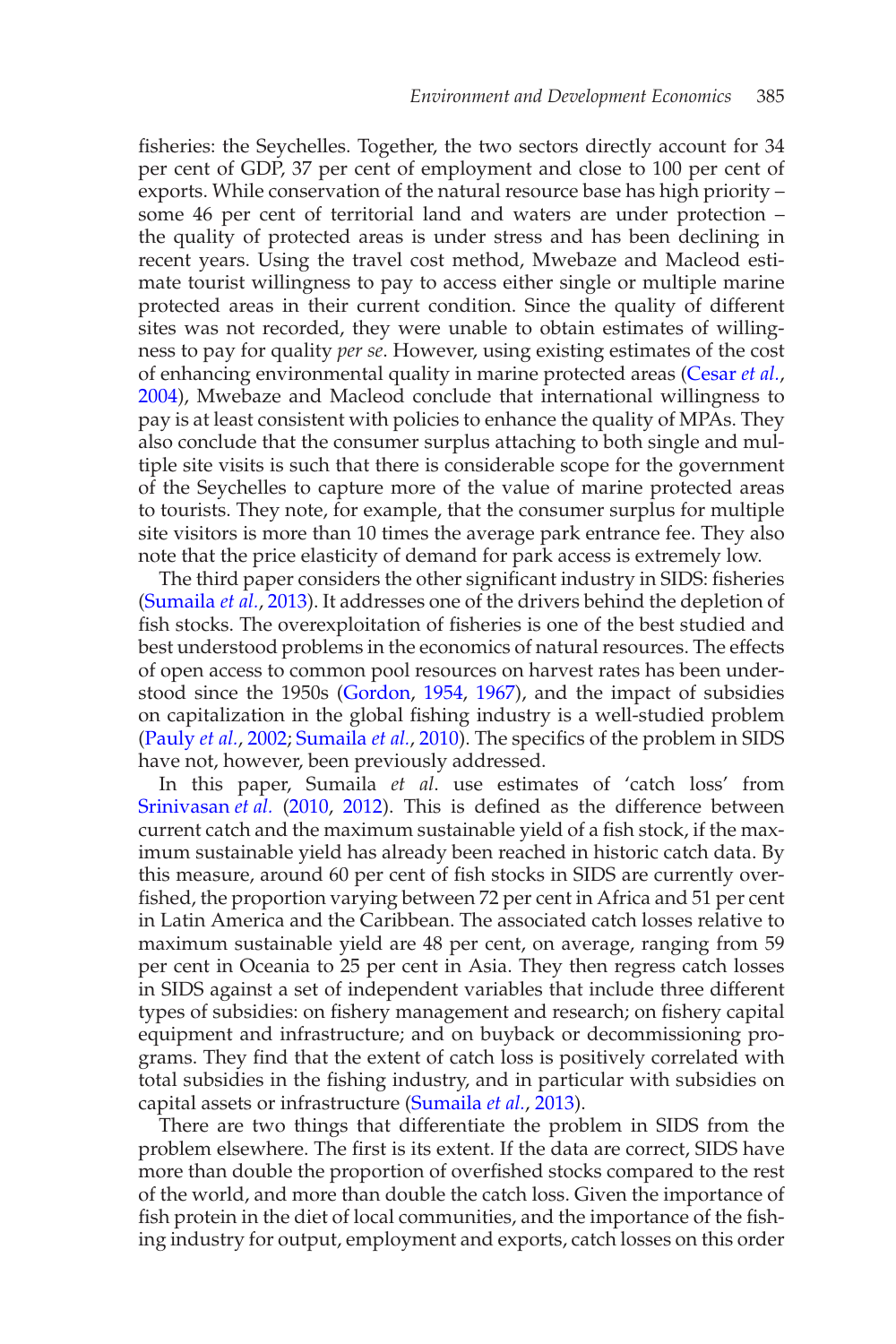of magnitude must have significant implications for wellbeing. The second thing that makes overfishing especially problematic in SIDS is the interaction between fishing and tourism. Sumaila *et al*. do not investigate this, but they note that overfishing can adversely affect other services delivered by the same ecosystem, such as recreation and tourism. In fact, there is considerable evidence that fishing pressure in in-shore fisheries is currently having strongly negative effects on the coral reefs that also support tourism in the Caribbean [\(Hawkins and Roberts](#page-10-4), [2004\)](#page-10-4).

The final paper in the special section makes the connection between fisheries and tourism even more explicit. [Niesten](#page-10-8) *et al.* [\(2013](#page-10-8)) investigate the options for developing conservation incentives in SIDS, especially where local ecosystems have been adversely affected by overfishing. Given recent attention to the potential for systems of payments for ecosystem services to encourage private provision of environmental public goods [\(Ferraro and Kiss,](#page-9-3) [2007](#page-9-3); [Wunder and Wertz-Kanounnikoff,](#page-11-8) [2009](#page-11-8); [Pattanayak](#page-10-15) *et al.*, [2010](#page-10-15)), this is an especially interesting topic. The paper illustrates a subset of the available policy options by reporting three cases studies: Phoenix Islands Protected Area fisheries license revenue offset (Kiribati); the Navini Island Resort lease (Fiji); and the Pohnpei Island sponge and coral farming project (Federated States of Micronesia).

The first combines the establishment of a marine protected area with the development of a financial mechanism to compensate the government of Kiribati for the fisheries license revenue foregone by excluding commercial harvesting from at least some of the Phoenix Islands EEZ. The mechanism exploits international willingness to pay for marine biodiversity conservation. It centers on the establishment of a fund operated by an independent trust, along with a conservation agreement with the government of Kiribati. The second protects the sea area exploited by a tourist resort in Fiji through the establishment of a managed marine area, the Navini Island managed marine area, as a partnership between the Navini Island Resort and the Tui Lawa chiefly clan. The arrangement protects the reefs surrounding Navini Island in exchange for payments to compensate members of the clan for the forgone benefits of fishing activities. The third case involves the establishment of sponge farms within marine protected areas around Pohnpei Island in Melanesia. While the motivation for the initiative was to establish alternative sources of revenue for fishing communities in the region, it has instead created an additional source of revenue that is regarded as complementing, rather than substituting for, fishing revenue.

Each of the three cases shows the need to compensate resource users for the opportunity cost of conservation, and specifically the need to offset future income losses resulting from a change of resource use. Niesten *et al.* note that, whereas buyouts can provide an upfront incentive to stop some activity, conservation agreements are needed beyond that to provide a flow of benefits sufficient to compensate for forgone future income. The point is well made. The diversity of species that are exploited in SIDS has historically yielded not one but many services. As the relative value of different services has changed over time, so have the activities of the people with rights of access to the resources. The current tensions between alternative uses of environmental resources in SIDS reflect changes in the relative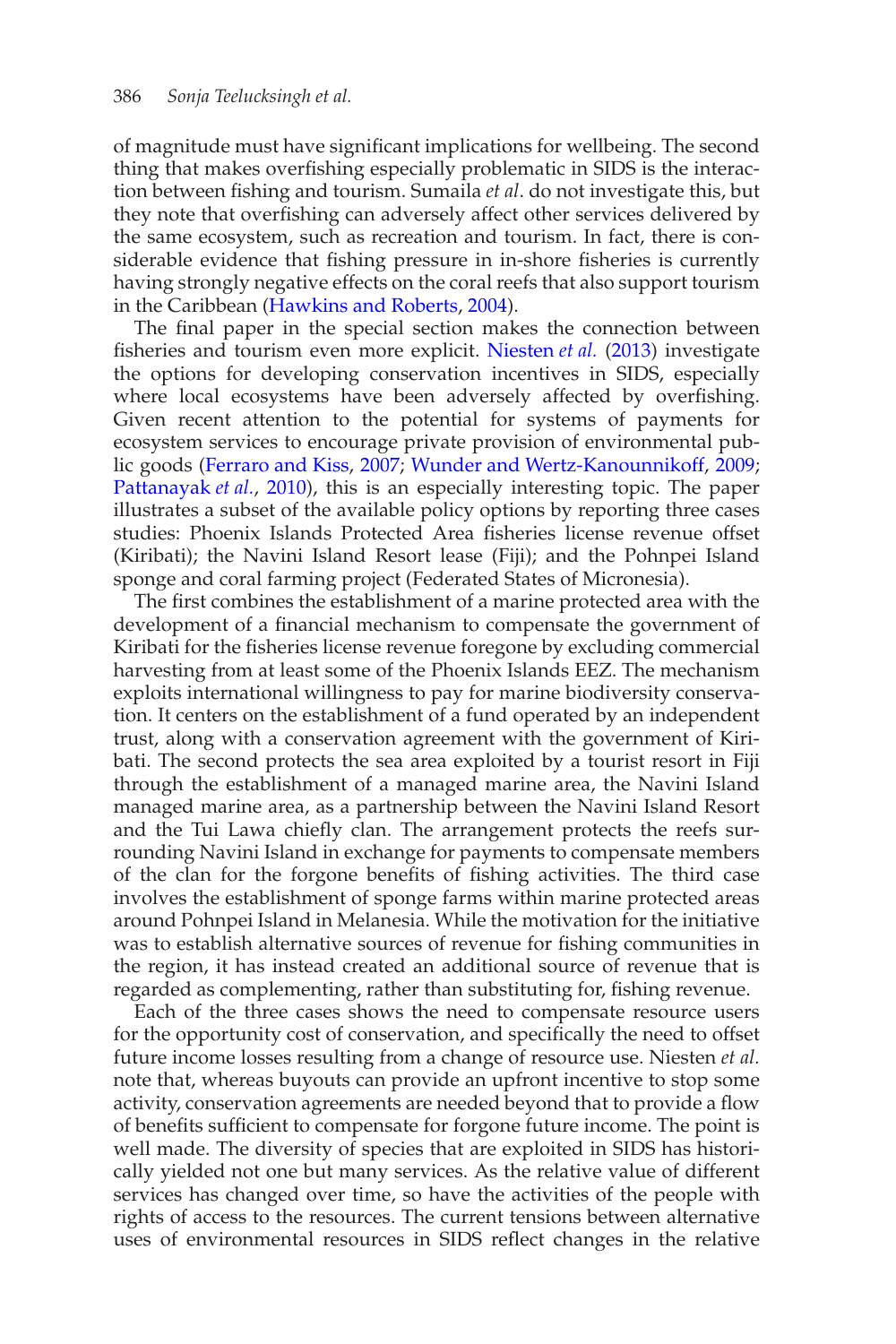value of resources resulting from integration of SIDS into the global economy. The papers in this special issue all address the problem in two parts. The first is the growth in international demand for biodiversity in SIDS for recreation, tourism, science and conservation. This reflects growth in the values that drive international conservation: the option and quasi-option values that motivate scientific inquiry, biological prospecting, pharmaceuticals development and so on; the spiritual and moral values that drive conservation and stewardship; and the aesthetic and recreational values that drive biodiversity-based tourism. The second is the evolving nature of access and use rights to the natural resources of SIDS. Negotiating the tradeoffs between alternative uses of SIDS resources has required the development of new access and use rights.

#### **3. Access and use rights to biodiversity in SIDS**

The generic problem to be addressed in the SIDS is the management of multiple use resources in the public domain. Open access to common pool resources has long been recognized as leading to their overexploitation, and fisheries have long been recognized as being especially vulnerable. Indeed, most of the classic examples of the overexploitation of open access common pool resources stem from wild capture freshwater and marine fisheries, and this is still recognized to be the most worrisome feature of marine fisheries beyond national jurisdiction [\(Worm](#page-11-2) *et al.*, [2007](#page-11-2)). Of course, there is nothing inevitable about the overexploitation of common pool resources, and much has been done to document the various ways in which access to such resources is regulated [\(Ostrom](#page-10-16), [1990](#page-10-16); [Brousseau](#page-9-4) *et al.*, [2012\)](#page-9-4). National regulation of fisheries has certainly provided some relief within territorial waters and EEZs [\(Costello](#page-9-1) *et al.*, [2008](#page-9-1)). However, the persistence of subsidies on capital assets referred to by [Sumaila](#page-11-5) *et al.* [\(2013](#page-11-5)), has compromised the effectiveness of fishery regulation in territorial waters and EEZs. Where the same open or weakly regulated resource is exploited for multiple services, the problem is magnified. In such cases, interactive effects between changes in the abundance of multiple harvested or impacted species can transform the ecosystem – leaving it vulnerable to a range of perturbations. Coral reefs that are subject to multiple stresses are particularly affected [\(Hughes](#page-10-2) *et al.*, [2003,](#page-10-2) [2007\)](#page-10-17).

The specific problems to be addressed in SIDS stem from the limited set of development options open to those economies, and the ill-defined nature of many use and access rights to environmental resources. It is not just that marine resources are subject to multiple stresses from fisheries and tourism in SIDS, but that there are currently few economic alternatives to these industries. In many SIDS, the two most feasible growth options – tourism and fisheries – both imply increasing stress on the resource base. The lessons from the papers in this special section are that efficiency and sustainability in the use of biological resources in SIDS require four things: (a) formal recognition of prior ownership rights, and the associated entitlement to grant access for new uses; (b) establishment of payment mechanisms to ensure that prior right holders realize the benefits of reallocating resources to more highly valued uses; (c) spatial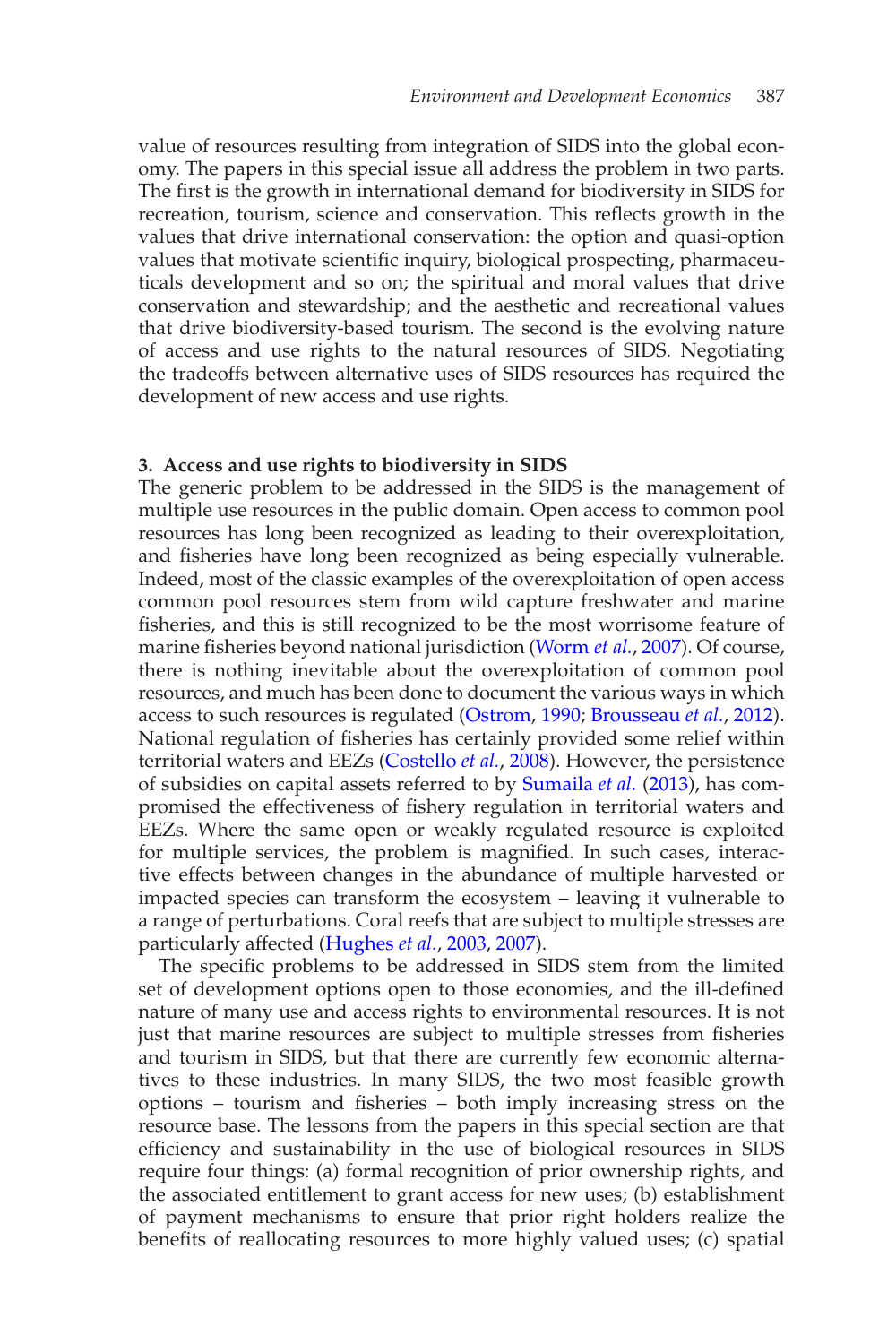separation of competing uses; and (d) regulation of the level of all uses within sustainable limits. Requirements (a) and (b) can be thought of as necessary conditions for the efficient (and equitable) allocation of biological resources. Requirements (c) and (d) can be thought of as necessary conditions for the sustainable use of the resource base.

Although the first of these conditions may seem the most straightforward, since the communities with prior rights should be known in any given case, it may in practice be the hardest to satisfy. One reason for this is that recent national and international law has reassigned many prior rights to the state. When the United Nations Convention on the Law of the Sea was negotiated in 1982, all the resources of sea areas beyond national jurisdiction were defined to be the common heritage of humankind. The earliest international agreement about the genetic diversity of terrestrial species, the International Undertaking on Plant Genetic Resources adopted in 1983, also treated plant genetic resources as the common heritage of humankind [\(Rose,](#page-10-18) [2004](#page-10-18)). By the time the Convention on Biological Diversity was negotiated in the 1990s, however, the language had changed. Nation states assumed sovereign rights over their territorial biological resources (UN, 1993). This effectively gave national governments the right to assign access and use rights to species within their jurisdiction, and revoked the common heritage principle in the International Undertaking. In so doing it also gave them rights that had previously rested with individuals and commu-nities within their jurisdiction.<sup>[2](#page-8-0)</sup> In terrestrial systems the effective loss of communal rights to the genetic material in land races and wild crop relatives has already impacted their conservation [\(Santilli,](#page-10-19) [2012\)](#page-10-19). While marine systems have not yet been affected in quite the same way, the development of new access and use rights to biological resources rests with national governments.

The second condition is needed to ensure that changes in resource use that confer public benefits are fully compensated. This is an issue that has attracted a good deal of attention in the literature and the principles are reasonably well understood [\(Ferraro and Kiss](#page-9-3), [2007\)](#page-9-3). Whether the payment mechanism takes the form of royalties, land rents, profit shares, conditional transfers or payments for specific ecosystem services, payments should be sufficient to compensate right holders for the income forgone by converting resources from one use to another. They should also be conditional on performance. One issue with a number of existing schemes is that payments are independent of performance, and this compromises their effectiveness as conservation incentives [\(Pattanayak](#page-10-15) *et al.*, [2010;](#page-10-15) [Kinzig](#page-10-20) *et al.*, [2011\)](#page-10-20).

The third and fourth requirements reflect the logic behind specialization in complementary uses, and the importance of mechanisms that constrain activity levels with sustainable limits. While all ecosystems are the source of multiple ecosystem services, there are often tradeoffs between services. Higher timber yields, for example, generally mean lower water yields. The

<span id="page-8-0"></span><sup>&</sup>lt;sup>2</sup> Article 15 of the Convention on Biological Diversity asserts that the authority to determine access to genetic resources rests with national governments, and is subject to national legislation.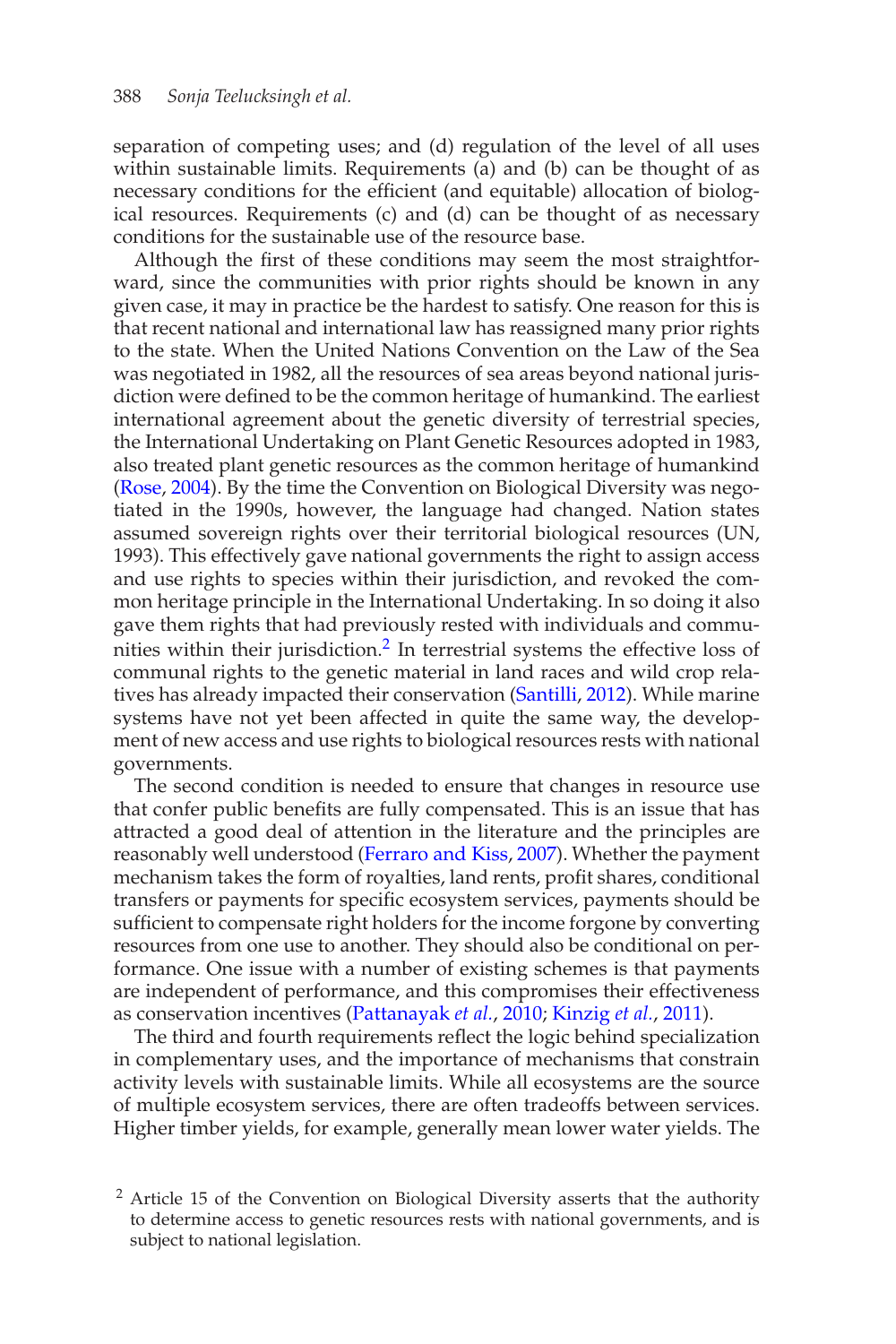spatial separation between activities that trade off against one another is reflected in zoning regulations in terrestrial systems. In marine systems the same result is typically achieved through the establishment of marine protected areas. All of the case studies reported by [Niesten](#page-10-8) *et al.* [\(2013](#page-10-8)), for example, address the spatial separation of competing activities in marine systems, along with the institutional conditions and payment mechanisms needed to enforce that separation. A second, critical, element in this is the establishment of limits on activity levels that are sensitive to the current state of the system. While the importance of this in fisheries is recognized in the widespread use of total allowable catches (and a variety of other activity caps) [\(Pauly](#page-10-13) *et al.*, [2002\)](#page-10-13), less attention has been paid to the problem of congestion in tourism. Mechanisms such as the transferable development rights devised in the 1980s [\(Chomitz,](#page-9-5) [1999\)](#page-9-5) have considerable potential, but have yet to be deployed in SIDS. In the meantime, the separation of function built into many existing marine protected or management areas achieves something of the same result.

The evidence for the increasing value of resources committed to tourism or conservation relative to wild capture fisheries suggests that tourism will continue to grow at the expense of capture fisheries in the foreseeable future. At the same time, however, since tourist willingness to pay to access biodiversity-rich ecosystems is increasing in the quality of those ecosystems and decreasing in their congestion, it is likely that limits on tourist pressure will be as important as limits on allowable fish catches in the future. The challenge for SIDS is accordingly to implement an integrated, sustainable resource management strategy that allows biological resources to be allocated to their highest valued uses, while respecting the interests of those with prior rights to those resources. The papers in this special section highlight the consequences of the development of tourism for the quality of marine ecosystems in SIDS, and discuss some critical aspects of this challenge.

#### **References**

- <span id="page-9-4"></span>Brousseau, E., T. Dedeurwaerdere, P.-A. Jouvet, and M. Willinger (eds) (2012), *Global Environmental Commons: Analytical and Political Challenges in Building Governance Mechanisms*, Oxford: Oxford University Press.
- <span id="page-9-2"></span>Cesar, H., P.V. Van Beukering, V. Payet, and E. Grandcourt (2004), *Evaluation of the Socio-Economic Impacts of Marine Ecosystem Degradation in the Seychelles: Final Report to the Government of Seychelles*, Victoria, Seychelles: SEYMEMP.
- <span id="page-9-5"></span>Chomitz, K.E. (1999), 'Transferable development rights and forest protection: an exploratory analysis', in *Workshop on Market-Based Instruments for Environmental Protection*, Cambridge, MA: John F. Kennedy School of Government, Harvard University.
- <span id="page-9-1"></span>Costello, C., S.D. Gaines, and J. Lynham (2008), 'Can catch shares prevent fisheries collapse?', *Science* **321**: 1678–1681.
- <span id="page-9-0"></span>Dhoray, S. and S.S. Teelucksingh (2007), 'The implications of ecosystem dynamics for fisheries management: a case study of selected fisheries in the Gulf of Paria, Trinidad', *Journal of Environmental Management* **85**: 415–428.
- <span id="page-9-3"></span>Ferraro, P. and A. Kiss (2007), 'Direct payments to conserve biodiversity', *Science* **298**: 1718–1719.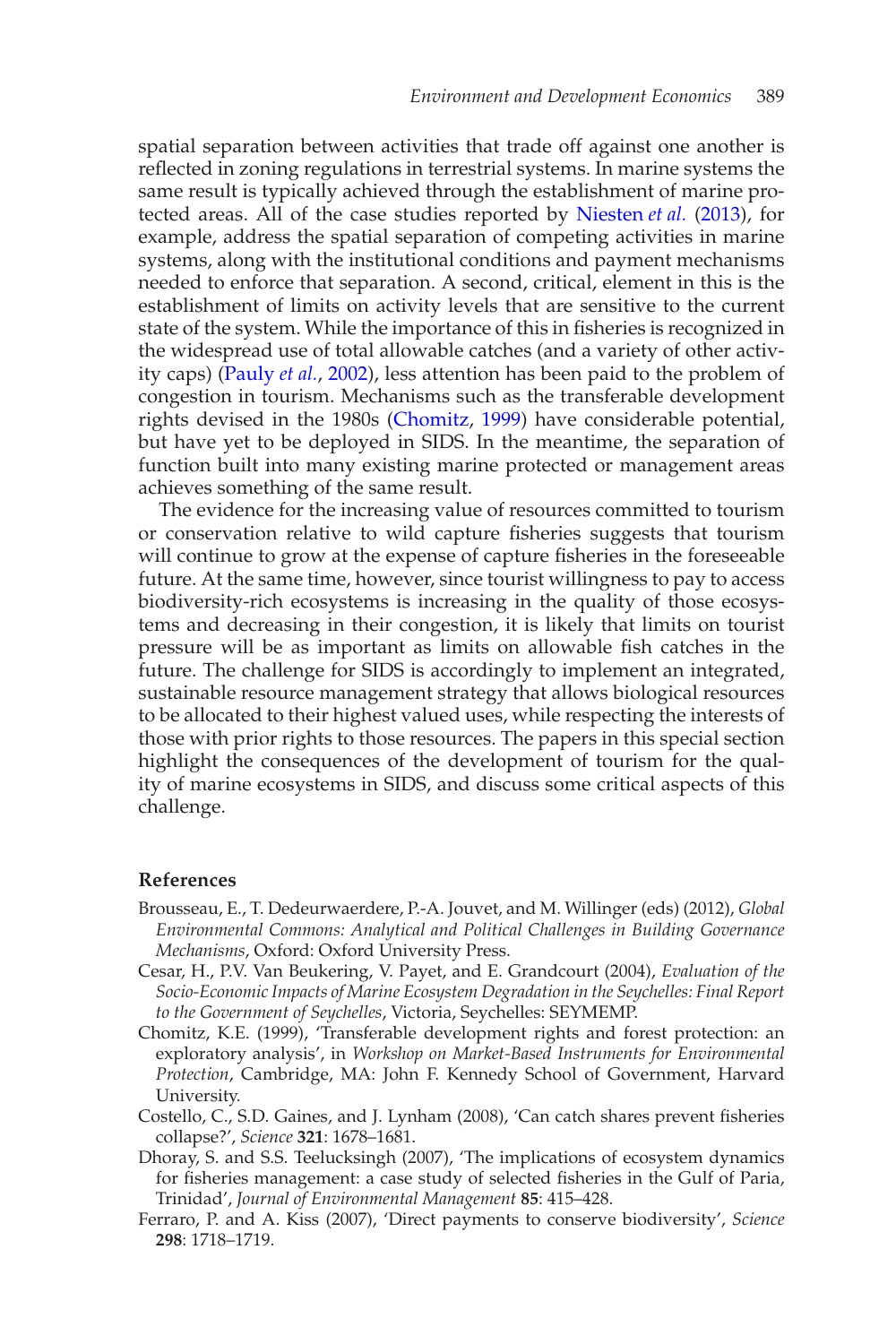- <span id="page-10-10"></span>Ghermandi, A. and P.A.L.D. Nunes (2013), 'A global map of coastal recreation values: results from a spatially explicit meta-analysis', *Ecological Economics* **86**: 1–15.
- <span id="page-10-1"></span>Ghermandi, A., P.A.L.D. Nunes, R. Portela, N. Rao, and S.S. Teelucksingh (2011), 'Recreational, cultural, and aesthetic services from estuarine and coastal ecosystems', in M. Van Den Belt and R. Costanza (eds), *Ecological Economics of Estuaries and Coasts*, Burlington, MA: Academic Press, pp. 217–238.
- <span id="page-10-11"></span>Gordon, H.S. (1954), 'The economic theory of common-property resources', *Journal of Political Economy* **62**: 124–142.
- <span id="page-10-12"></span>Gordon, R.L. (1967), 'A reinterpretation of the pure theory of exhaustion', *Journal of Political Economy* **75**: 274–286.
- <span id="page-10-3"></span>Hawkins, J.P. and C.M. Roberts (1994), 'The growth of coastal tourism in the Red Sea: present and future effects on coral reefs', *Ambio* **23**: 503–508.
- <span id="page-10-4"></span>Hawkins, J.P. and C.M. Roberts (2004), 'Effects of artisanal fishing on Caribbean coral reefs', *Conservation Biology* **18**: 215–226.
- <span id="page-10-2"></span>Hughes, T.P., A.H. Baird, D.R. Bellwood, *et al.* (2003), 'Climate change, human impacts, and the resilience of coral reefs', *Science* **301**: 929–933.
- <span id="page-10-17"></span>Hughes, T.P., L.H. Gunderson, C. Folke, *et al.* (2007), 'Adaptive management of the great barrier reef and the Grand Canyon world heritage areas', *Ambio* **36**: 586–592.
- <span id="page-10-0"></span>IPCC (2007), *Climate Change 2007: Synthesis Report*, Geneva: Intergovernmental Panel on Climate Change.
- <span id="page-10-20"></span>Kinzig, A.P., C. Perrings, F.S. Chapin, S. Polasky, V.K. Smith, D. Tilman, and B.L. Turner (2011), 'Paying for ecosystem services: promise and peril', *Science* **334**: 603–604.
- <span id="page-10-9"></span>Loureiro, M., G. Macagno, P. Nunes, and R. Tol (2012), 'Assessing the impact of biodiversity on tourism flows: an econometric model for tourist behaviour with implications for conservation policy', *Journal of Environmental Economics and Policy* **1**: 174–194.
- <span id="page-10-6"></span>MacArthur, R.H. and E.O. Wilson (1967), *The Theory of Island Biogeography*, Princeton, NJ: Princeton University Press.
- <span id="page-10-7"></span>Mwebaze, P. and A. Macleod (2013), 'Valuing marine parks in a small island developing state: a travel cost analysis in Seychelles', *Environment and Development Economics* **17**, DOI: http://dx.doi.org/10.1017/S1355770X12000538
- <span id="page-10-5"></span>Myers, N., R.A. Mittermeier, C.G. Mittermeier, G.A.B. da Fonseca, and J. Kent (2000), 'Biodiversity hotspots for conservation priorities', *Nature* **403**: 853–858.
- <span id="page-10-8"></span>Niesten, E., H. Gjertsen, and P.S. Fong (2013), 'Incentives for marine conservation: options for small island developing states', *Environment and Development Economics* **17**, DOI: http://dx.doi.org/10.1017/S1355770X12000484
- <span id="page-10-16"></span>Ostrom, E. (1990), *Governing the Commons: The Evolution of Institutions for Collective Action*, Cambridge: Cambridge University Press.
- <span id="page-10-15"></span>Pattanayak, S.K., S. Wunder, and P.J. Ferraro (2010), 'Show me the money: do payments supply environmental services in developing countries?', *Review of Environmental Economics and Policy* **4**: 254–274.
- <span id="page-10-13"></span>Pauly, D., V. Christensen, S. Guenette, *et al.* (2002), 'Towards sustainability in world fisheries', *Nature* **418**: 689–695.
- <span id="page-10-18"></span>Rose, G.L. (2004), The international undertaking on plant genetic resources for food and agriculture: will the paper be worth the trees?', in N. Stoianoff (ed.), *Accessing Biological Resources: Complying with the Convention on Biological Diversity*, Dordrecht: Kluwer, pp. 55–90.

<span id="page-10-19"></span>Santilli, J. (2012), *Agrobiodiversity and the Law*, London: Earthscan.

<span id="page-10-14"></span>Srinivasan, U.T., W.W.L. Cheung, R. Watson, and U.R. Sumaila (2010), 'Food security implications of global marine catch losses due to overfishing', *Journal of Bioeconomics* **12**: 183–200.